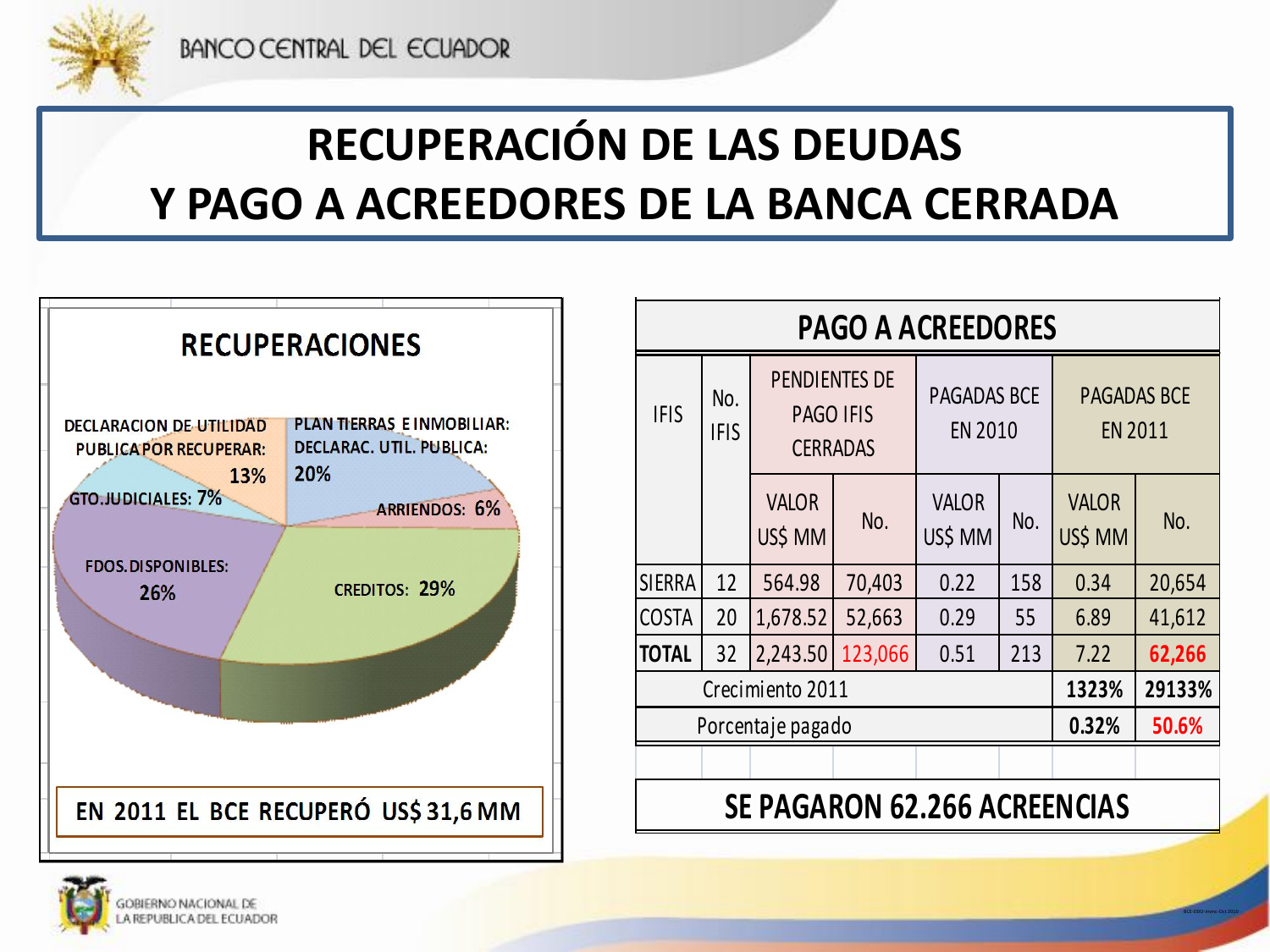

#### **INVERSIÓN DOMÉSTICA DE LA RESERVA**

**SE INVIRTIÓ EN TITUOS VALORES EMITIDOS POR LA BANCA PÚBLICA (BNF, BEV, BdE, CFN, Bco PACIFICO), PARA EL FINANCIAMIENTO DE PROYECTOS DE DESARROLLO PRODUCTIVO E INCLUYENTE.**

**DURANTE EL AÑO 2011 EL BCE COLOCÓ US\$ 905,75 MM.** 



#### **SISTEMA UNITARIO DE COMPENSACIÓN REGIONAL DE PAGOS, SUCRE**



**EL SISTEMA SUCRE SIRVE PARA LA CANALIZACIÓN DE LOS PAGOS Y COBROS DE LAS OPERACIONES DE COMERCIO EXTERIOR ENTRE LOS PAISES PARTICIPANTES, PARA REDUCIR COSTOS DE TRANSFERENCIAS.** 

**EN EL AÑO 2011, SE EJECUTARON 389 OPERACIONES POR EL VALOR TOTAL DE USD 262,22 MM**

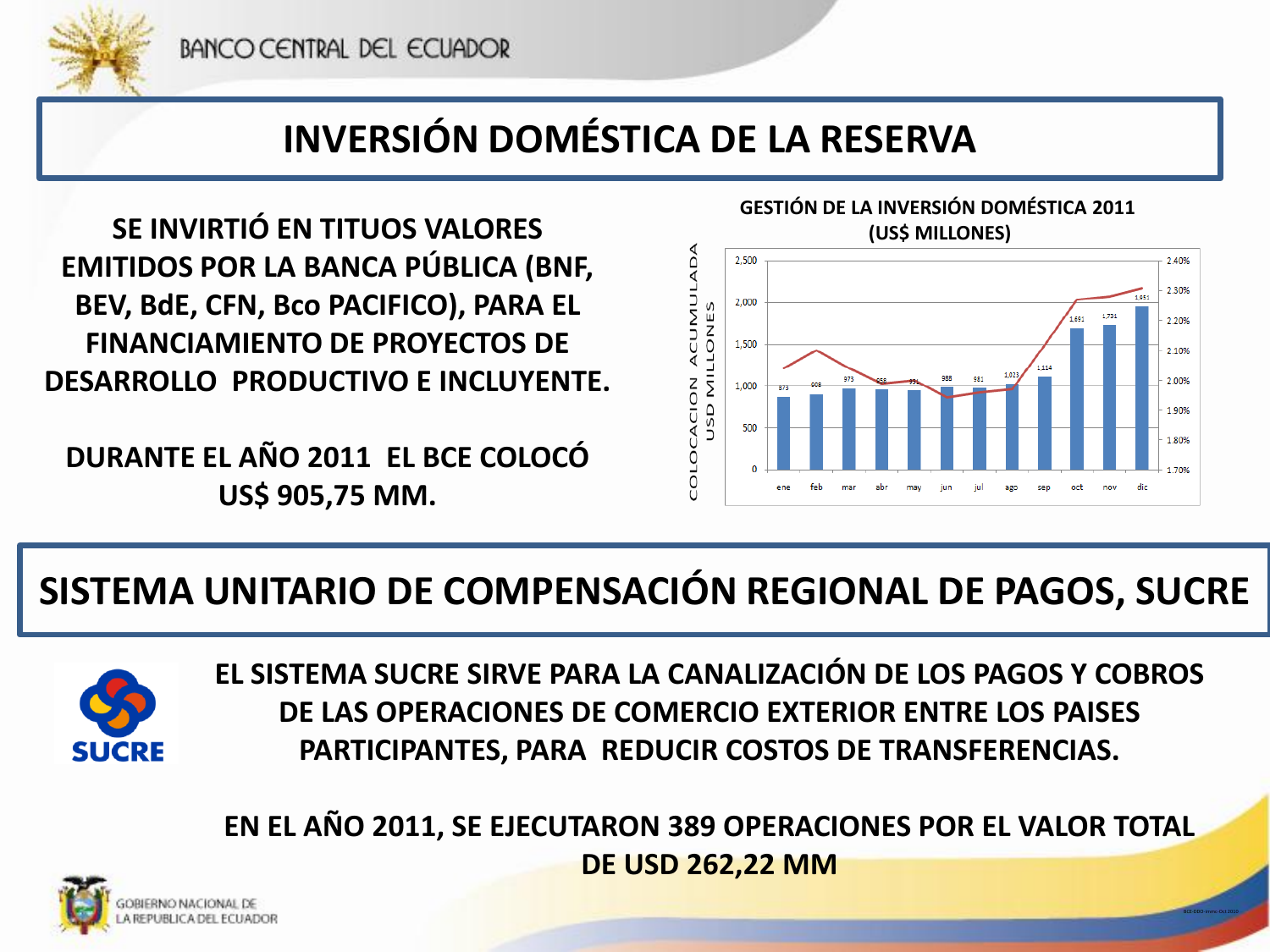

### **SISTEMA DE COMPENSACIÓN DE FACTURAS**

**FACILITAR LA COMPENSACIÓN DE FACTURAS A PLAZO ENTRE ENTIDADES DEL SECTOR PÚBLICO Y PRIVADO, PARA MEJORAR LA LIQUIDEZ.** 

**SE DESARROLLÓ UN SISTEMA PROTOTIPO Y SE ESTÁ SOCIALIZANDO EL PRODUCTO A LAS EMPRESAS PÚBLICAS**

### **DEPÓSITO CENTRALIZADO DE VALORES**

**FACILITAR EL FRACCIONAMIENTO Y TRANSFERENCIA DE DOMINIO DE LOS TÍTULOS QUE SE NEGOCIAN EN EL MERCADO DE VALORES ECUATORIANO, A TRAVÉS DE SU DESMATERIALIZACIÓN.** 

**EN EL AÑO 2011, SE DESMATERIALIZARON US\$ 291 MM. A DICIEMBRE DE 2011 SE CUSTODIÓ US\$ 7.100 MM, DE LOS CUALES 2.200 CORRESPONDÍAN A TÍTULOS MATERIALIZADOS (31%) Y US\$ 4.800 MM A TÍTULOS DESMATERIALIZADOS (69%)** 

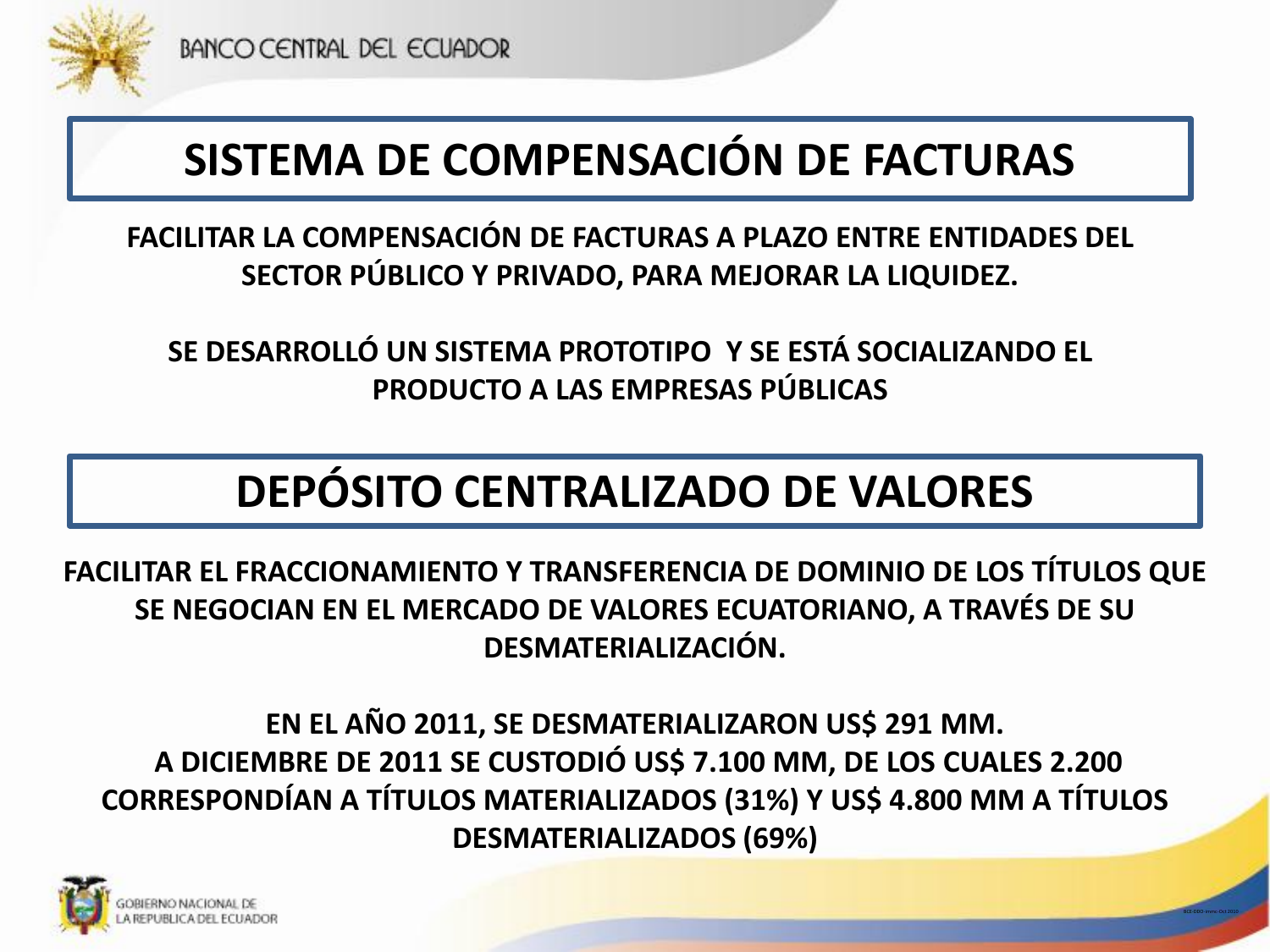

# **SISTEMA DE PAGOS INTERBANCARIOS**

**OPERAR CON EL SPI AHORRA TIEMPO Y DINERO EN LA REALIZACIÓN DE TRANSACCIONES. EN 2011 SE CANALIZARON PAGOS DE:**

- **BONOS DE DESARROLLO HUMANO: 20.857 PAGOS;**
- **BONO DE DESNUTRICIÓN CERO: 10.265 PAGOS; Y,**
- **BONO DE ADHERENCIA A TRATAMIENTO DE TUBERCULOSIS DROGO RESISTENTE: 1.361 PAGOS.**
- **REMESAS: ENVÍO DE 24.000 OPERACIONES POR UN MONTO APROXIMADO DE US\$ 13 MM.**

**EL TIEMPO DE LIQUIDACIÓN DE TRANSACCIONES EN EL SPI DISMINUYÓ. PAGOS QUE SE DEMORABAN MÁS DE UN DÍA EN ACREDITARSE, AHORA PUEDEN SER ATENDIDOS EN EL MISMO DÍA, GRACIAS A LA REALIZACIÓN DE TRES CORTES DIARIOS (EN LUGAR DE UNO).**

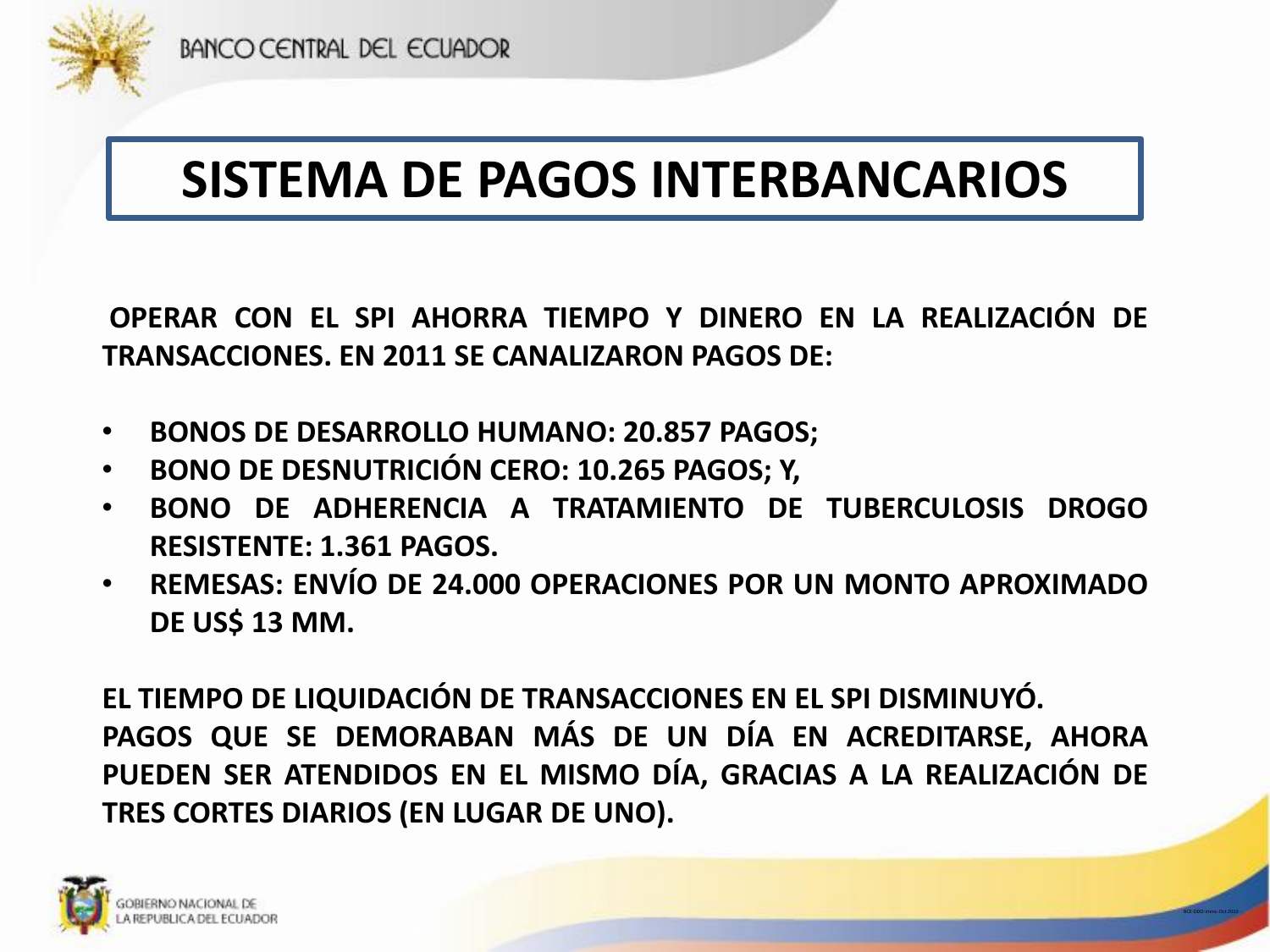

BANCO CENTRAL DEL ECUADOR

### **COOPERATIVAS DE LA ECONOMIA POPULAR Y SOLIDARIA VINCULADAS AL SISTEMA DE PAGOS**



**A DICIEMBRE 2011: 132 COOPERATIVAS** 

**BENEFICIOS: ESTAS COOPERATIVAS TIENEN PRESENCIA GEOGRAFICA EN TODAS LAS PROVINCIAS, SU OPERACIÓN CON EL SISTEMA DE PAGOS DEL BCE PERMITE QUE REDUZCAN SUS COSTOS DE TRANSACCIÓN Y EL TIEMPO DE ACREDITACIÓN. En 2012 se impartirá capacitación para aumentar la transaccionalidad**